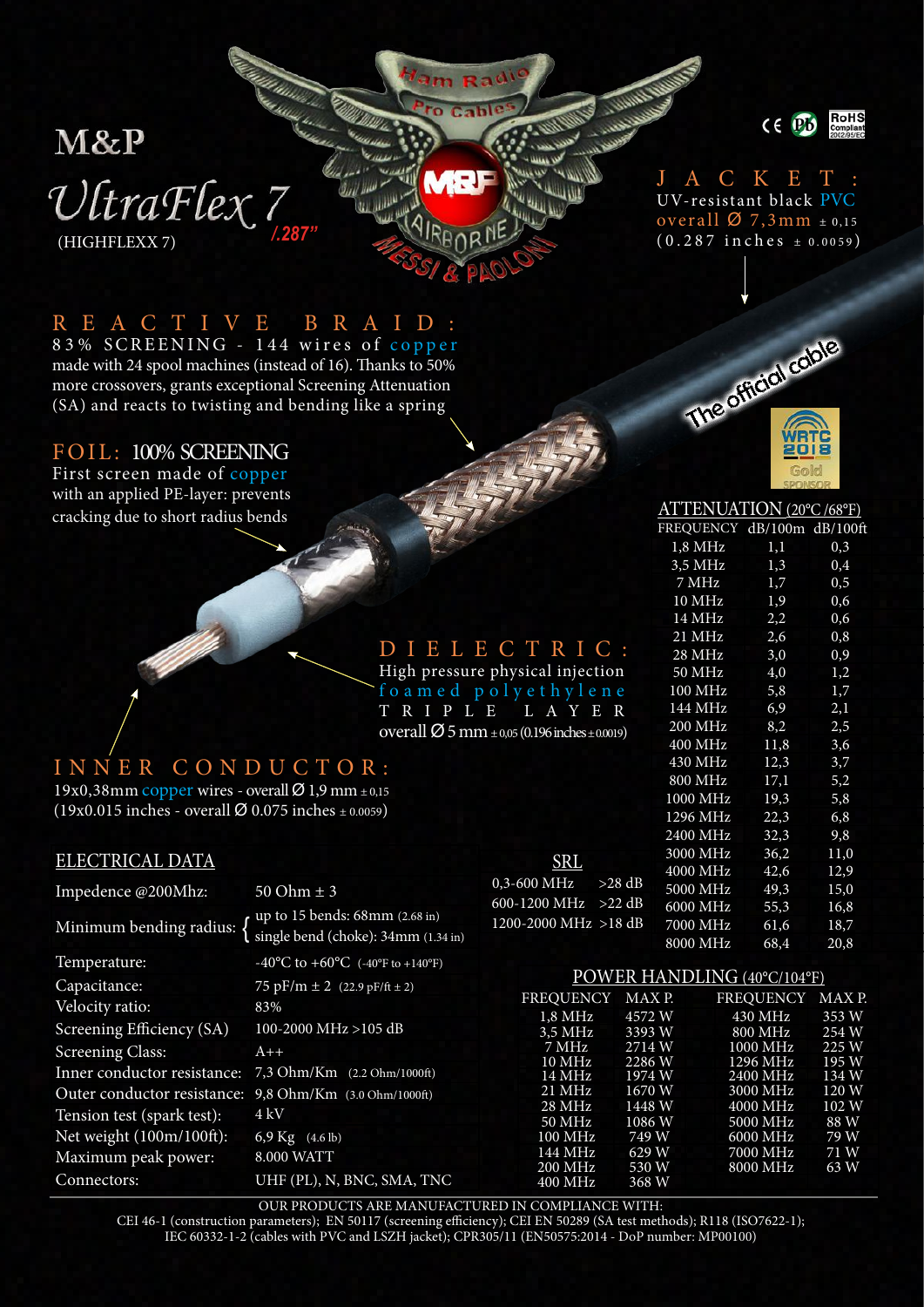## **WHY CHOOSE THIS CABLE**

• Outclasses RG213/U and RG8 for performances, despite the smaller dimension (7,3mm).

• Extraordinary flexibility: designed for tight bendings and rotor antennas.

• Lighter and more manageable: the practicality of smaller cables and the performances of 10mm coax.

• Perfect for portable use, CB radio, modem-router 4G/LTE, patch cords, jumpers (lab, amplifiers, etc).

• Selected by you as the official coax of World Radio Championship WRTC 2018 and 2022 in Germany and Italy.

## **FREQUENCY SUGGESTIONS**

### **HF (from 3MHz to 30Mhz)**

### **example at 14 MHz**

**EXCELLENT up to 60m of cable length GOOD up to 100m of cable length Choose a bigger cable above 100m:**

# **example 28 MHz**

**EXCELLENT up to 50m of cable length GOOD up to 75m of cable length Choose a bigger cable above 75m**

## **VHF (from 30MHz to 300Mhz)**

**example at 50 Mhz EXCELLENT up to 35m of cable length GOOD up to 50m of cable length Choose a bigger cable above 50m**

# **example at 144 Mhz**

**EXCELLENT up to 15m of cable length GOOD up to 25m of cable length Choose Ø 10,3mm cable above 20m**

## **UHF (from 300MHz to 3000Mhz)**

# **example at 430 MHz**

**EXCELLENT up to 10m of cable length GOOD up to 15m of cable length Choose a bigger cable above 15m**

# **example at 1296 MHz**

**GOOD up to 5m of cable length Choose a bigger cable above 5m**

### **example at 2400 MHz GOOD up to 3m of cable length**

**Choose a bigger cable above 3m**

\*data valuable for Power Application (trasmission) \*\*you can find Watt / MAX POWER in the datasheet above.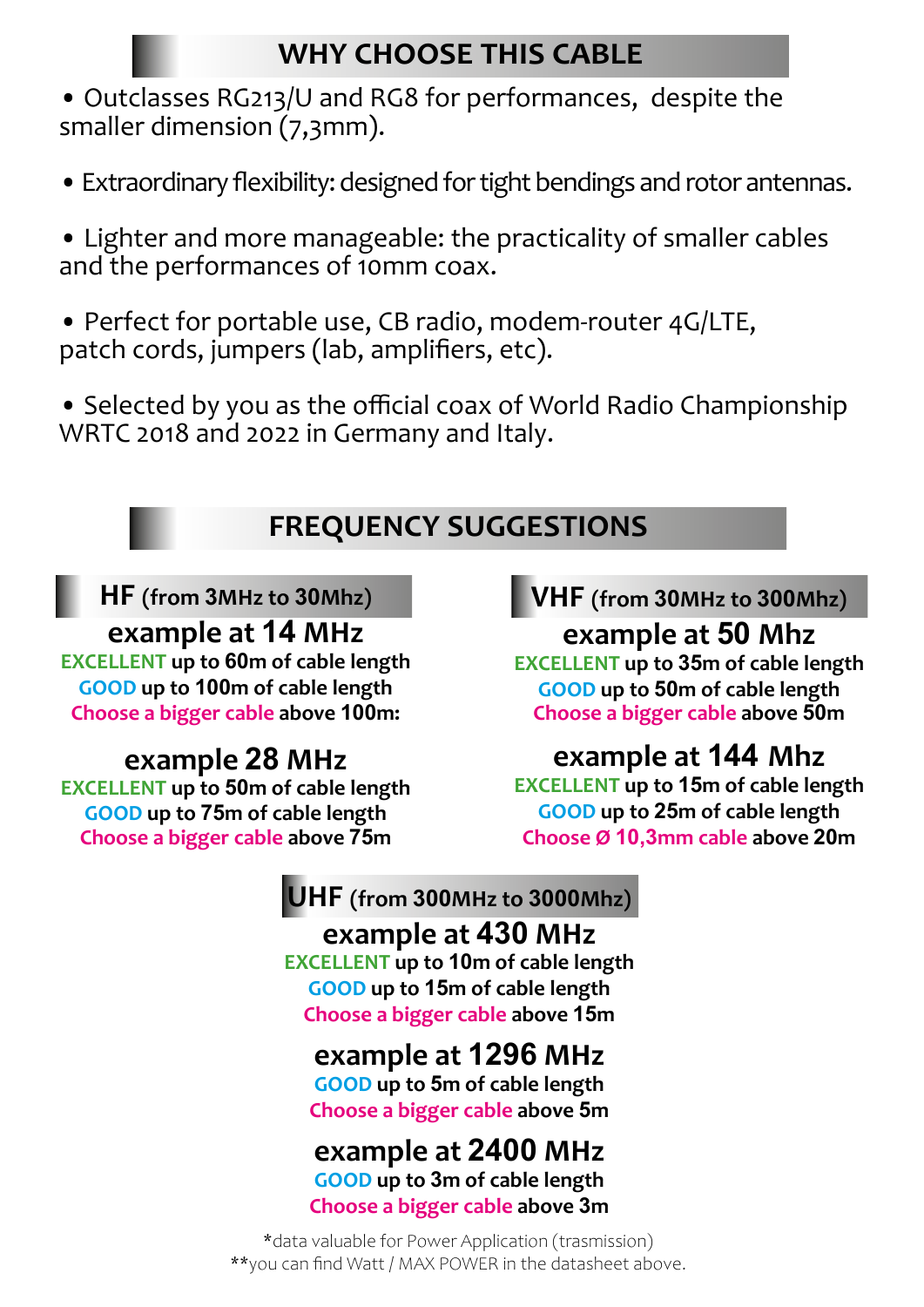



**RESIDUAL POWER PERCENTAGE (Cable Run Efficiency)**<br>Given a power fed to the X value (any value expressed in Watts), the actual power output of the cable is shown in the table in the form of remaining percentage. (for example, if we use a cable such as M&P-ULTRAFLEX 7, entering 1000 Watts over a length of 35m, at a frequency of 144 MHz, there remains 57,2% of 1000). **For max- imum applicable power, see the Power Handling of the cable concerned.** From these values, have already been deducted the SRL values, typical of each one of our models, for the respective frequencies.<br>been deducted the SRL values, typical of each one of our models, for the respective frequencies. **REMEMBER: Make sure to match the line accurately!**

|             |                    | M&P-ULTRAFLEX 7 / .287"                               |      |      |      |      |      |       |      |      |      |       |       |       |       |  |
|-------------|--------------------|-------------------------------------------------------|------|------|------|------|------|-------|------|------|------|-------|-------|-------|-------|--|
|             | feet               |                                                       | 16,4 | 32,8 | 49,2 | 65,6 | 82   | 114,8 | 164  | 246  | 328  | 426,5 | 524,9 | 656,2 | 984,2 |  |
|             | meters             |                                                       | 5    | 10   | 15   | 20   | 25   | 35    | 50   | 75   | 100  | 130   | 160   | 200   | 300   |  |
|             | <b>Wave length</b> | <b>MHz</b><br>Useful signal output (residual power %) |      |      |      |      |      |       |      |      |      |       |       |       |       |  |
|             | 85.71 m            | 3,5                                                   | 98,4 | 97,0 | 95,6 | 94,2 | 92,8 | 90,1  | 86,2 | 80,1 | 74,4 | 68,1  | 62,3  | 55,4  | 41,2  |  |
|             | 42.85 m            | $\overline{7}$                                        | 98,1 | 96,3 | 94,5 | 92,8 | 91,1 | 87,8  | 83,1 | 75,8 | 69,1 | 61,8  | 55,4  | 47,8  | 33,0  |  |
|             | 21.42 m            | 14                                                    | 97,4 | 95,0 | 92,6 | 90,3 | 88,0 | 83,7  | 77,5 | 68,3 | 60,2 | 51,7  | 44,4  | 36,2  | 21,8  |  |
|             | 10.71 m            | 28                                                    | 96,5 | 93,2 | 90,1 | 87,0 | 84,0 | 78,4  | 70,7 | 59,5 | 50,0 | 40,6  | 33,0  | 25,0  | 12,5  |  |
|             | 6 m                | 50                                                    | 95,4 | 91,1 | 87,0 | 83,1 | 79,3 | 72,3  | 63,0 | 50,0 | 39,7 | 30,1  | 22,8  | 15,7  | 6,2   |  |
| Frequencies | 2.08 <sub>m</sub>  | 144                                                   | 92,3 | 85,2 | 78,7 | 72,7 | 67,1 | 57,2  | 45,1 | 30,3 | 20,3 | 12,6  | 7,8   | 4,1   |       |  |
|             | 69 cm              | 430                                                   | 86,6 | 75,2 | 65,2 | 56,6 | 49,1 | 37,0  | 24,1 | 11,8 | 5,7  |       |       |       |       |  |
|             | 23.1 cm            | 1296                                                  | 76,7 | 59,2 | 45,6 | 35,1 | 27,0 | 15,9  | 7,0  |      |      |       |       |       |       |  |
|             | 12.5 cm            | 2400                                                  | 67,4 | 45,9 | 31,2 | 21,0 | 14,0 | 5,8   |      |      |      |       |       |       |       |  |
|             | 10 cm              | 3000                                                  | 64,3 | 41,9 | 27,1 | 17,3 | 10,9 | 3,8   |      |      |      |       |       |       |       |  |
|             | 7.5 cm             | 4000                                                  | 59,2 | 35,4 | 20,9 | 12,0 | 6,6  |       |      |      |      |       |       |       |       |  |
|             | 6 cm               | 5000                                                  | 53,5 | 28,9 | 15,0 | 7,1  |      |       |      |      |      |       |       |       |       |  |
|             | 5 cm               | 6000                                                  | 48,9 | 24,0 | 10,8 | 3,8  |      |       |      |      |      |       |       |       |       |  |

### **M&P-ULTRAFLEX 7 /.287" Power Handling/Temperature (in Continuous Carrier)**

|             |                  |                |          | Temperature C° / F° |      |       |       |       |          |          |          |        |      |
|-------------|------------------|----------------|----------|---------------------|------|-------|-------|-------|----------|----------|----------|--------|------|
|             | Wave<br>length   | <b>MHz</b>     | $-10/14$ | $-5/23$             | 0/32 | 10/50 | 20/68 | 30/86 | 40 / 104 | 50 / 122 | 60 / 140 | 70/158 |      |
|             | 166.66 m         | 1,8            | 6838     | 6838                | 6638 | 6217  | 5724  | 5138  | 4572     | 3900     | 3228     | 2560   |      |
|             | 85.71 m          | 3,5            | 5252     | 5076                | 4927 | 4614  | 4248  | 3814  | 3393     | 2894     | 2395     | 1900   |      |
|             | 42.85 m          | $\overline{7}$ | 4202     | 4061                | 3941 | 3692  | 3398  | 3051  | 2714     | 2315     | 1916     | 1520   |      |
|             | 30 m             | 10             | 3538     | 3420                | 3319 | 3109  | 2862  | 2569  | 2286     | 1950     | 1614     | 1280   |      |
|             | 21.42 m          | 14             | 3056     | 2953                | 2866 | 2685  | 2472  | 2219  | 1974     | 1684     | 1394     | 1105   |      |
|             | 14.28 m          | 21             | 2586     | 2499                | 2425 | 2272  | 2091  | 1878  | 1670     | 1425     | 1179     | 935    |      |
|             | 10.71 m          | 28             | 2241     | 2166                | 2102 | 1969  | 1812  | 1627  | 1448     | 1235     | 1022     | 811    |      |
|             | 6 m              | 50             | 1681     | 1624                | 1577 | 1477  | 1359  | 1220  | 1086     | 926      | 767      | 608    |      |
|             | 3 <sub>m</sub>   | 100            | 1159     | 1120                | 1087 | 1018  | 937   | 842   | 749      | 639      | 529      | 419    |      |
| Frequencies | 2.08 m           | 144            | 974      | 942                 | 914  | 856   | 788   | 707   | 629      | 537      | 444      | 352    |      |
|             | 1.5 <sub>m</sub> | 200            | 820      | 792                 | 769  | 720   | 663   | 595   | 530      | 452      | 374      | 297    |      |
|             | 75 cm            | 400            | 570      | 551                 | 534  | 501   | 461   | 414   | 368      | 314      | 260      | 206    |      |
|             | 69 cm            | 430            | 547      | 528                 | 513  | 480   | 442   | 397   | 353      | 301      | 249      | 198    | WATT |
|             | 37.5 cm          | 800            | 393      | 380                 | 369  | 345   | 318   | 285   | 254      | 217      | 179      | 142    |      |
|             | 30 cm            | 1000           | 348      | 337                 | 327  | 306   | 282   | 253   | 225      | 192      | 159      | 126    |      |
|             | 23.1 cm          | 1296           | 301      | 291                 | 283  | 265   | 244   | 219   | 195      | 166      | 137      | 109    |      |
|             | 12.5 cm          | 2400           | 208      | 201                 | 195  | 183   | 168   | 151   | 134      | 115      | 95       | 75     |      |
|             | <b>10 cm</b>     | 3000           | 186      | 179                 | 174  | 163   | 150   | 135   | 120      | 102      | 85       | 67     |      |
|             | 7.5 cm           | 4000           | 158      | 153                 | 148  | 139   | 128   | 115   | 102      | 87       | 72       | 57     |      |
|             | 6 cm             | 5000           | 136      | 132                 | 128  | 120   | 110   | 99    | 88       | 75       | 62       | 49     |      |
|             | 5 cm             | 6000           | 122      | 117                 | 114  | 107   | 98    | 88    | 79       | 67       | 55       | 44     |      |
|             | 4.2 cm           | 7000           | 109      | 105                 | 102  | 96    | 88    | 79    | 71       | 60       | 50       | 39     |      |
|             | 3.75 cm          | 8000           | 98       | 95                  | 92   | 86    | 79    | 71    | 63       | 54       | 45       | 36     |      |

Do not use the cable as power supply for both direct current and 50-60 HZ mains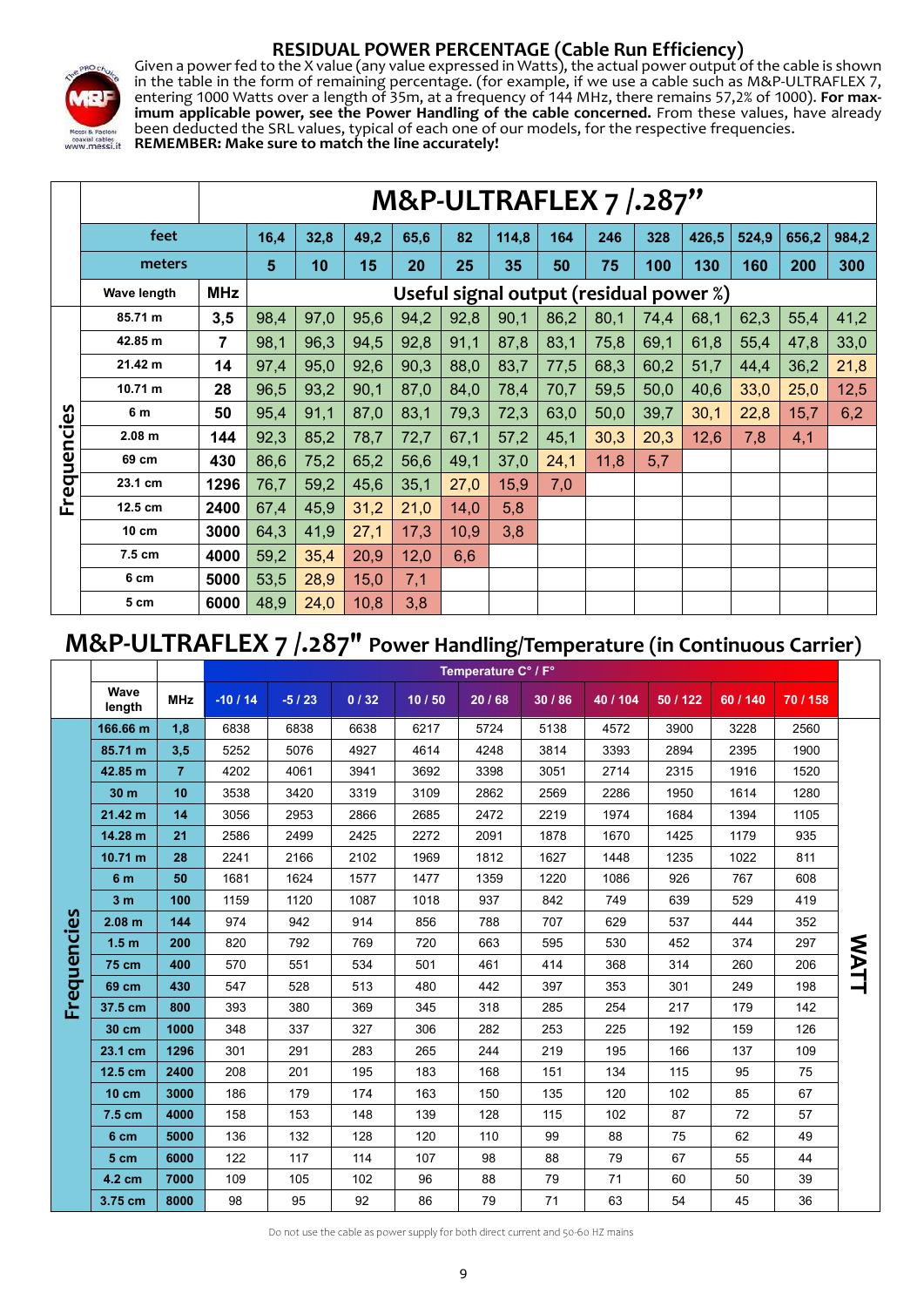## **GENERIC COAXIAL CABLE APPLICATIONS\***

- Aircraft communications
- Amateur Radio
- Antenna
- Antenna Analyzer
- Beacons Base Station
- Broadcast Radios
- CB Radio (Citizen Band)
- CB Radio Scanner
- Dummy Load
- Land Mobile Communications
- Maritime Mobile Communications
- Military Communications
- Microwave Relay System
- Moon Bouncing Trasmission EME
- Mobile Transmission Applications
- (Car, Van, Caravans, Trucks, etc.)
- Motorhome
- Network Analyzer
- Portable Handheld Radio (Walkie Talkie - PMR antenna extension)
- Radar
- Radio Astronomy and Telescope
- Radio Receivers
- Router connections
- Satellite Radio
- Scanner
- Switch connections
- SWR Meter connections
- Transceiver
- Tuner connections
- Weather Radio Antenna Extension

\*See ''Frequency Suggestions" for a correct correlation

# **PRE-ASSEMBLED COAX JUMPERS**

YOU'VE NO TIME FOR ASSEMBLING THE CONNECTORS YOURSELF? GRAB OUR FACTORY MADE COAX JUMPERS **"LAB TESTED"** ONE BY ONE! LAB CERTIFICATE ENCLOSED IN EACH PACKAGING.







## **USEFUL ACCESSORIES**







ADHESIVE REUSABLE



SPECIAL COAX SCISSORS VELCRO CABLE PULLING LUBRIFICANT

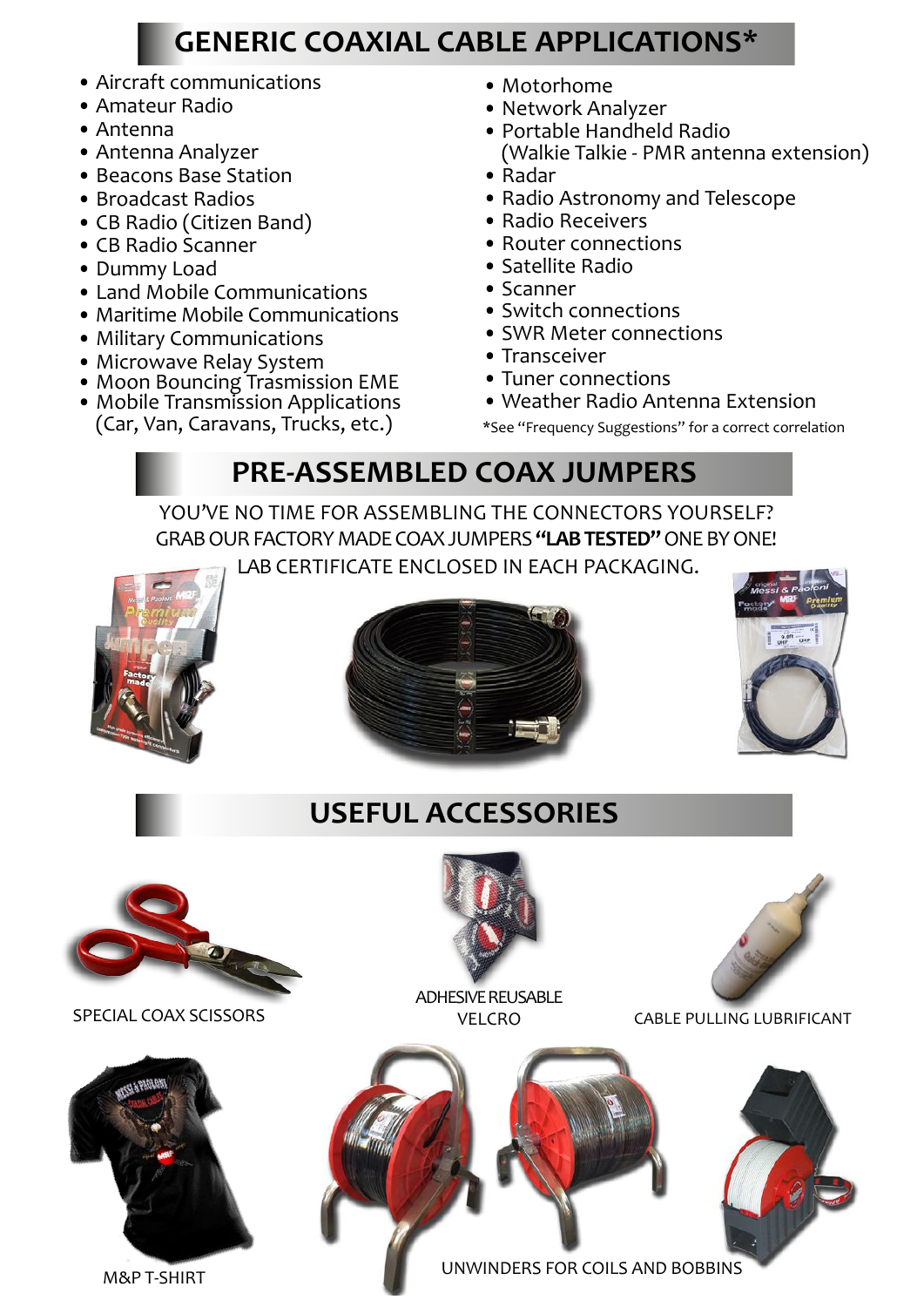# **CONNECTORS for 7,3mm (.287") Coaxial Cables**





https://youtu.be/hDcL8rDc6JA C.N.AC7M-CR

**"UHF" Male Solder - 90° Angle**

**Watch the Assembly Video: Code:** https://youtu.be/M-9Cs-iZq0E C.UHF.AC7-M90







**"N" Male Solder - 90° Angle**

**Watch the Assembly Video: Code:** https://youtu.be/QXKIR4a-OOo C.N.AC7M-90

For other connectors and adapters, visit **www.messi.it** or contact us at **web@messi.it**